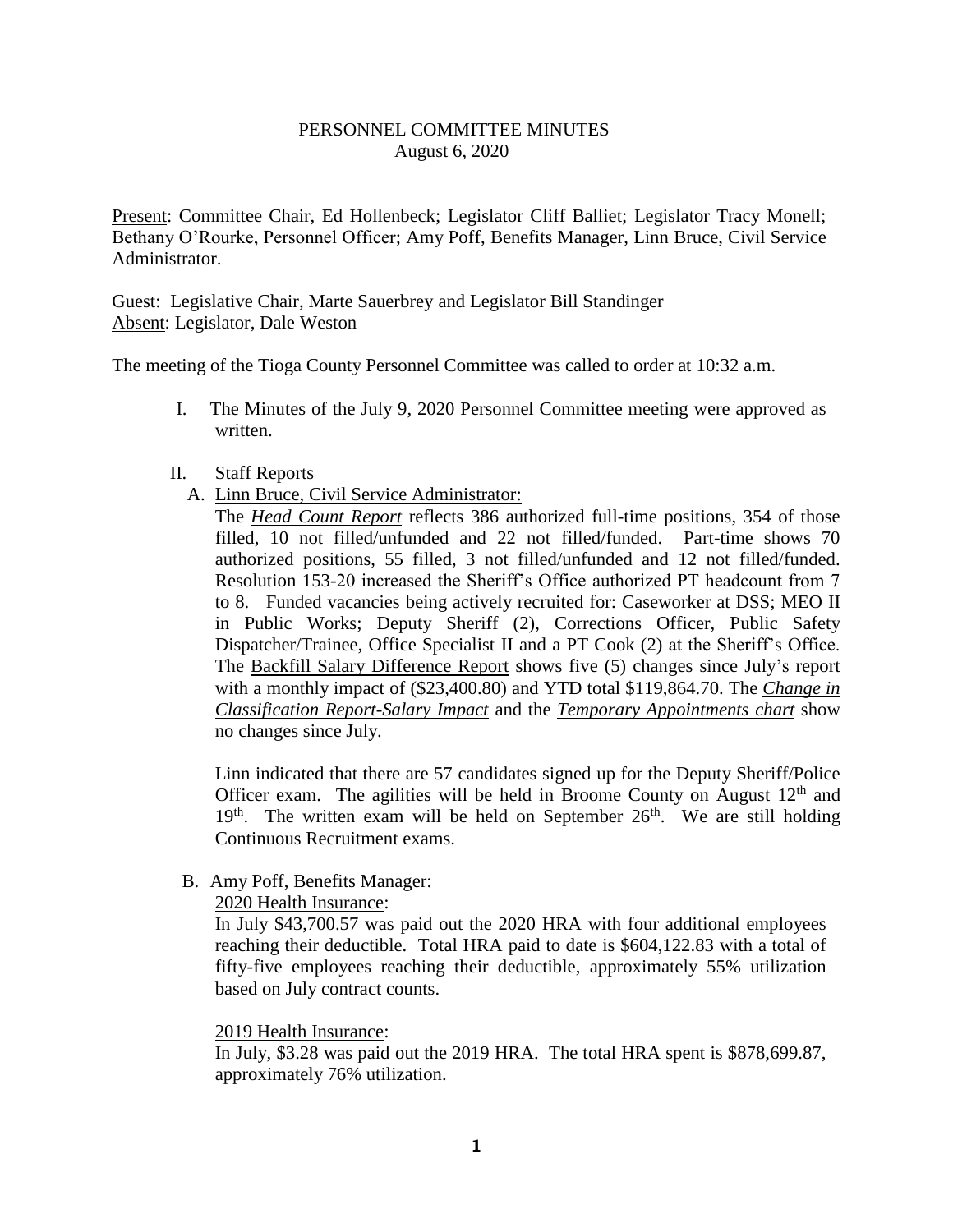### 2021 Workers' Compensation Budget:

Amy entered the 2021 workers' compensation budget with a decrease of \$87,077 to total expenses (excluding salary and fringe costs). The majority of the decrease was to claim indemnity and medical costs based on current claims and medical payments. Increases were made to contracting services, due to change in thirdparty administrators and insurance costs based on guidance from the broker on industry trends. The total budget figure is comprised of assessments to participants in the self-insured plan and a small portion covered by refund from NYS of prior year's claim expenses. workers' compensation plan. For 2021 there will be a decrease in the NYS refunds due to a claimant's passing; however, there was also a decrease in the indemnity payments. The total budget figure and assessment figure will need to be adjusted for any change for 2021 salary or fringe costs.

### Deferred Compensation (457 Plan):

Back in April, Nationwide notified Tioga County regarding various provisions of the CARES ACT of 2020 that we could elect to adopt. At that time the Deferred Compensation committee decided to hold off to see how things played out a little later in the year and also due to the fact that our plan currently does allow for loans. In July, Nationwide reached out to indicate that they were contacted by one of our participants, who was interested in utilizing the provisions of the CARE ACT but is unable to as Tioga County did not adopt them.

The three provisions of the CARES Act affecting retirement plans include:

- 1. Tax-favored withdrawals up to \$100,000 until December 31, 2020
- 2. Expanded access to loans from retirement accounts for 180 days after enactment (March 27, 2020 to September 23, 2020)
- 3. Relief from Required Minimum Distribution (RMD) rules in 2020

Legislature is in agreement to move forward if there is no cost or negative impact to Tioga County if the provisions are adopted. Amy will be confirming this with Nationwide.

### Retiree Health Insurance:

There was a discussion last month regarding a scenario of a married couple who both retire from the County and how to best handle their health insurance coverage. Amy and Bethany discussed with Pete and consulted with Earl Redding. Both Pete and Earl are looking into the details further and Amy will come back in September with recommendations.

### C. Bethany O'Rourke, Personnel Officer

#### Budget Tracking Report:

 The budget tracking report for end of July 2020 was distributed for review. So far in 2020 we have collected \$2,020.00 (46.7%) of our projected revenues. We have spent 47.5% of our appropriations.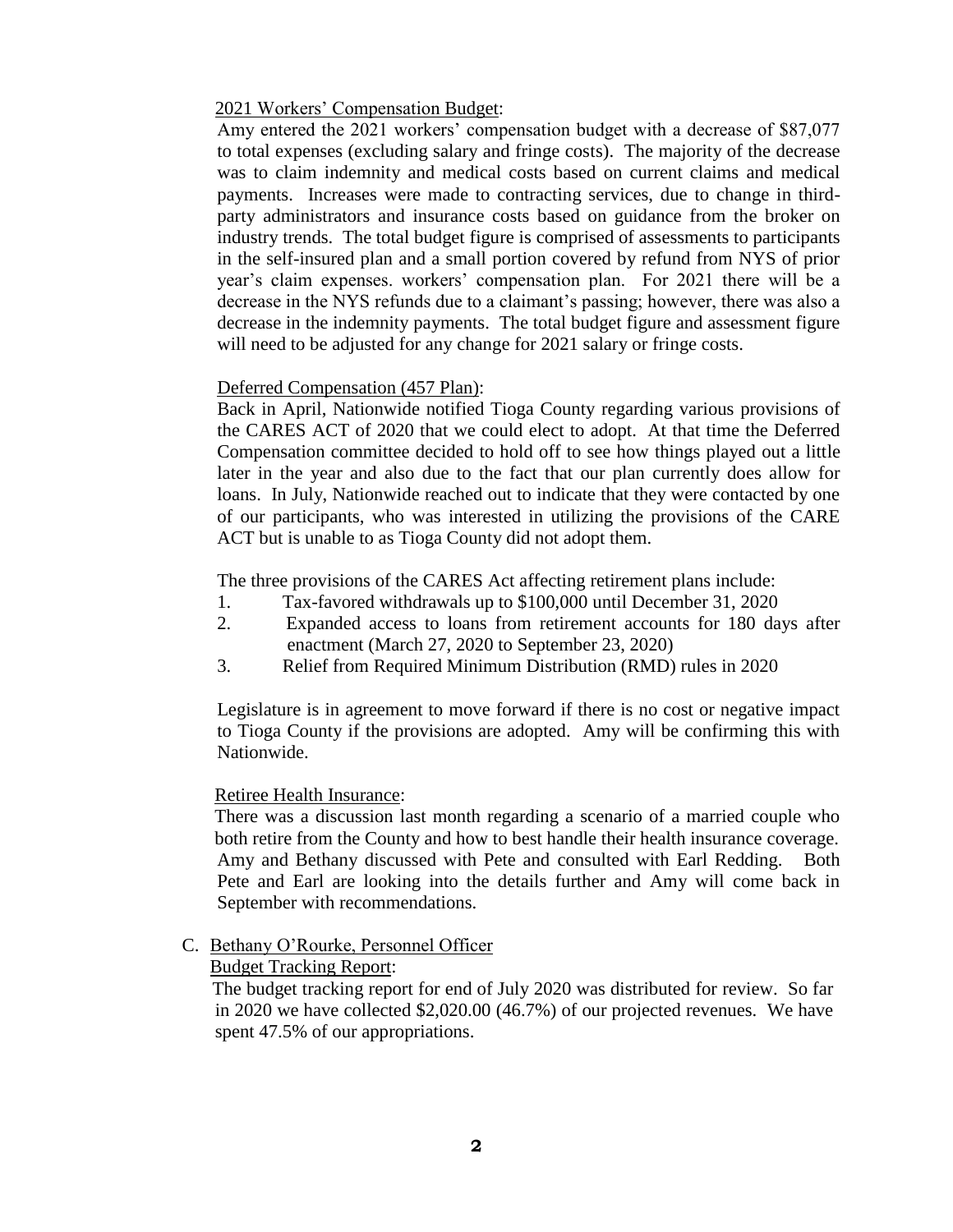## III. Old Business:

# Medicare Part B Reimbursement:

Amy wanted to continue the discussion from back in March regarding Medicare Part B Reimbursement. In an effort to streamline the administration of the Medicare Part B reimbursement benefit and to help control costs, Resolution 281-17 was passed in November 2017 setting the reimbursement rate for retirees at \$115/month for 3 years  $1/1/2018 - 1/31/2021$ . Prior to passing the resolution, the Medicare Part B reimbursement for retirees in 2017 ranged from \$108 to \$134. Based on the retirees receiving the benefit at that time (those hired prior to January 1, 2005) that was an average reimbursement of approximately \$111. The Medicare Part B premium increased to \$134 in 2018, \$135.50 in 2019 and \$144.60 in 2020. We currently have 177 retirees collecting this monthly benefit, annual cost of \$244,260. There are additional retirees who will be eligible for this benefit when they turn 65. Discussion will continue next month.

IV. New Business:

# 2021 Personnel Budget:

Bethany provided the 2021 budget request for review. Of note, the Contracting Services line was reduced \$40,000 compared to 2020 due to the postponement of the NU Salary Study.

- V. Resolutions:
	- Abolish Vacant Full-time Community Services Worker and Create Full-time Office Specialist I (Social Services): One full-time Community Services Worker position has been vacant within Social Services since June 30, 2020. Upon review of the department's staffing needs, the Commissioner has determined that the vacancy would be better utilized if downgraded to that of an Office Specialist I. This resolution abolishes the vacant full-time Community Services Worker position and creates a full-time Office Specialist I position.
	- Create and Fill Seasonal Social Welfare Examiner Position and Seasonal Office Specialist I Positions for the HEAP Program (Social Services): This resolution authorizes the Department of Social Services to create and fill the seasonal HEAP positions as follows: two full-time, seasonal Social Welfare Examiners for the period September 28, 2020 through February 26, 2021 at a starting salary of \$15.03 per hour; one full-time, seasonal Office Specialist I for the period October 13, 2020 through March 26, 2021 at the starting salary of \$12.46 per hour; two full-time, seasonal Office Specialist I for the period October 26, 2020 through February 26, 2021 at a starting salary of \$12.46 per hour; one full-time, seasonal Office Specialist I for the period October 26, 2020 through January 29, 2021 at the starting salary of \$12.46 per hour. NYS minimum wage is scheduled to increase on December 31, 2020 to \$12.50 per hour, the hourly rates for Office Specialist I positions will be adjusted accordingly as of December 31, 2020.
	- Authorize Donation of Vacation Days (Motor Vehicle Bureau): Shannon Holcomb, a recently hired Motor Vehicle License Clerk, has recently had unexpected absences for which she has inadequate leave time to cover. Joyce Costantini is interested in donating 4 days of her vacation time to Ms. Holcomb.